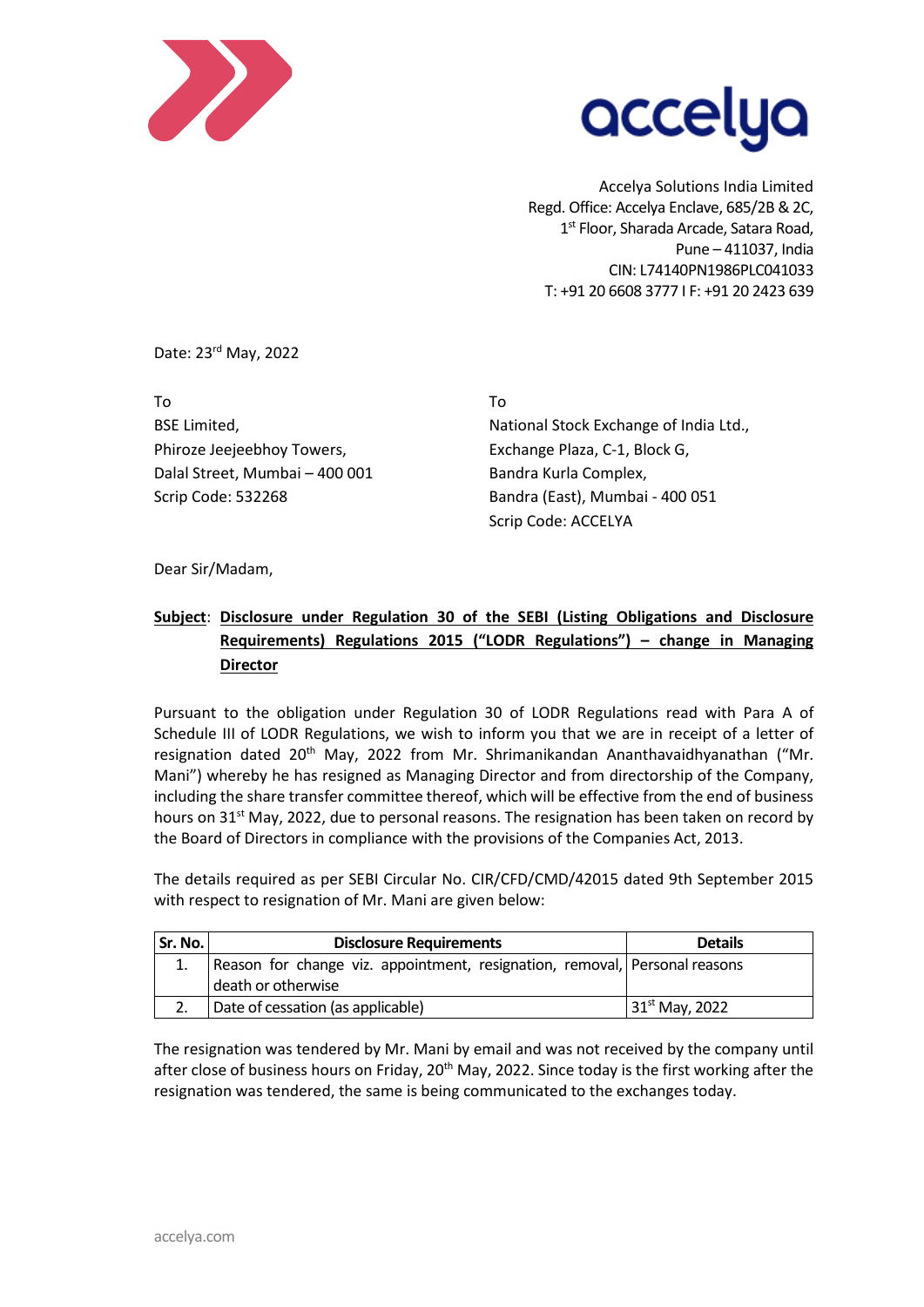



## **Appointment of Mr. Gurudas Shenoy as Managing Director**

We are pleased to inform that today the Board of Directors has appointed Mr. Gurudas Shenoy as the Managing Director to take over from Mr. Mani.

Disclosure required pursuant to Regulation 30 of the Listing Regulations read with Para A of Part A of Schedule III, Regulation 36(3) of the Listing Regulations and the SEBI Circular having reference no. CIR/CFD/CMD/4/2015 dated September 9, 2015, with respect to the appointment of Mr. Gurudas Shenoy as the Managing Director is given herein under:

| Sr. No.        | <b>Disclosure Requirements</b>                                            | <b>Details</b>                                                                                                                                                                                                                                                                                                                                                                                                                                                                                                                                                                                                                                                                                                                         |
|----------------|---------------------------------------------------------------------------|----------------------------------------------------------------------------------------------------------------------------------------------------------------------------------------------------------------------------------------------------------------------------------------------------------------------------------------------------------------------------------------------------------------------------------------------------------------------------------------------------------------------------------------------------------------------------------------------------------------------------------------------------------------------------------------------------------------------------------------|
| 1              | appointment,<br>resignation,                                              | Reason for change, viz.   Mr. Mani, the current Managing Director has resigned<br>effective from the end of business hours on 31 <sup>st</sup> May, 2022.                                                                                                                                                                                                                                                                                                                                                                                                                                                                                                                                                                              |
|                |                                                                           | removal, death or otherwise The Board has appointed Mr. Gurudas Shenoy as an<br>Additional Director designated as Managing Director with<br>effect from 1 <sup>st</sup> July, 2022.                                                                                                                                                                                                                                                                                                                                                                                                                                                                                                                                                    |
| $\overline{2}$ | Date of appointment<br>cessation (as applicable) &<br>term of appointment | Term of appointment: Mr. Gurudas Shenoy has been<br>appointed as the Managing Director of the Company for a<br>period of 5 (five) years with effect from 1 <sup>st</sup> July, 2022 upto<br>30 <sup>th</sup> June, 2027 on such terms and conditions as decided by<br>the Board, subject to shareholders approval and approval<br>of the Central Government as he is currently non-<br>resident.                                                                                                                                                                                                                                                                                                                                       |
| 3              | <b>Brief Profile</b>                                                      | Mr. Gurudas Shenoy, aged 53 years, has been part of the<br>Accelya Group for the last 17 years. Mr. Shenoy holds a<br>Master of Financial Management degree from Mumbai<br>University.<br>Mr. Shenoy was the Chief Financial Officer of the Company<br>until Feb 2021, before he moved to Farelogix Inc, an Accelya                                                                                                                                                                                                                                                                                                                                                                                                                    |
|                |                                                                           | Group company as Regional CFO Americas for the Accelya<br>Group.<br>Mr. Shenoy is a seasoned Finance professional with over 20<br>years of IT & ITeS experience focused on delivering business<br>oversight, strategic financial planning and process<br>improvement. He has been a key member of the leadership<br>team and apart from his contribution as subject matter<br>expert in financial decisions, he has closely been engaged<br>with the senior leadership in planning and operational<br>business<br>integration, strategic initiatives,<br>execution,<br>commercial support, performance management and<br>technology initiatives.<br>Over the years, he has contributed to the growth of the<br>company in a major way. |